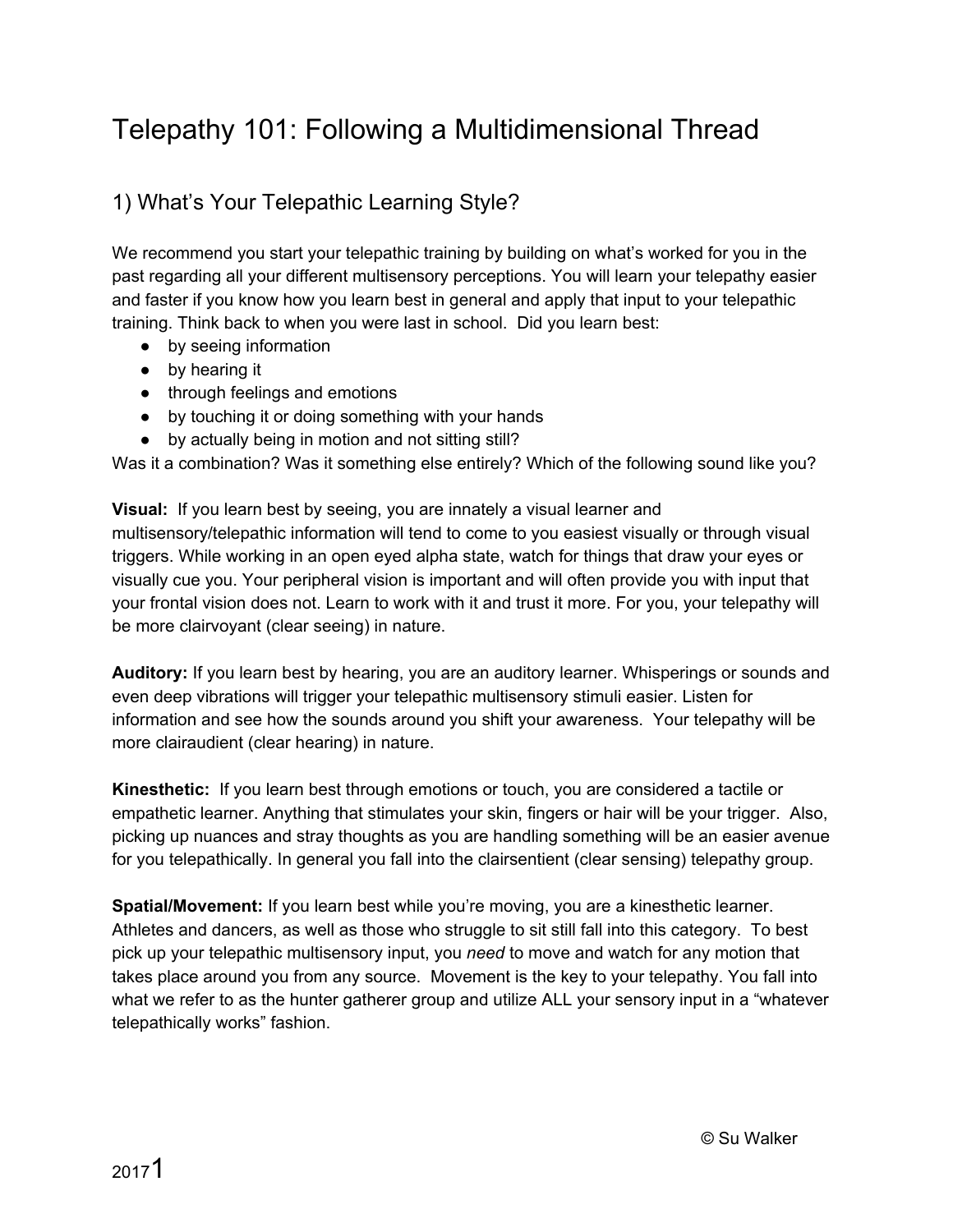#### **Most of Us are a Wonderful Unique Blend of Telepathic Styles**

Yep, we're all mutts instead of purebreds when it comes to telepathic learning styles and perception skills. Most of us receive our multisensory input in a variety of ways, not just one. Can you be primarily a visual telepath with a dash of kinesthetics thrown in? Sure!

**Keeping a journal** - we recommend getting a spiral notebook to use as your telepathic/dream/paranormal journal. Keep it within reach of where you sleep, open to the next blank page with a pen ready. We want you to grab it in the dark and write without having to even turn a light on. Record everything you recall from your dreams. Journal all your unusual experiences. Note any and all sent and received pings. All entries need to have the date, time and include a detailed description along with the phase of the moon. After 100 days or more, look back to see if you can begin to find your own patterns.

## 2) Everday Shifts from Beta to Alpha State

So...a little neurological terminology concerning brainwave states:

Beta = waking consciousness or your everyday, awake, aware, going on about your day rhythm

Alpha = a slower rhythm where you feel slightly sleepy or day dreamy, spacey or timeless *In alpha state you are more receptive telepathically and more accurate!*

You shift naturally from beta to alpha an average of 5 times each day

- Waking up That feeling when you are just waking up and not quite here yet
- Mid morning yawns The feeling of needing another cup of coffee, so to speak
- Mid afternoon yawns That after lunch, need to digest & I could use a nap feeling
- Mid evening yawns Yep my body's telling me it's almost bedtime, I'm feeling the slows
- Falling asleep As you drift from awake into deepening sleep

Pay attention to things that come to you while you are in this alpha daydreaming brain wave state. Your telepathy is naturally running stronger then. You'll learn your telepathy faster and easier if you put yourself into alpha for longer and longer periods of time each day.

Repetitive activities, no brainer "automatic pilot" type chores, and meditation will all shift you into alpha. So will creative things that take you into a timeless place, like music, painting, or just about any artistic creative activity.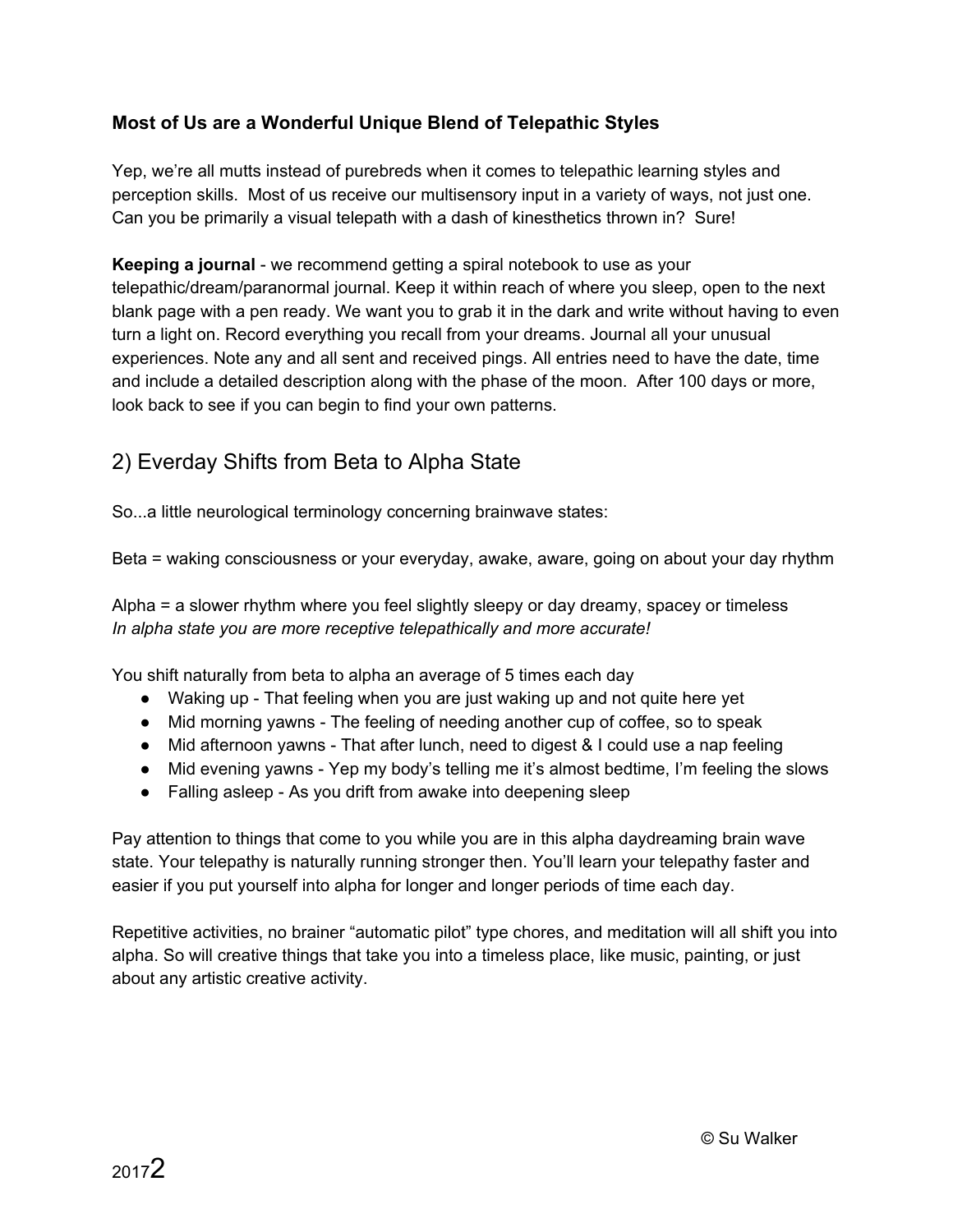**Practice for 30 minutes a day.** You all know learning any new skill in everyday life takes regular practice and feedback. Improving your telepathy no different. It's a skill like any other skill. You need to find ways to practice (just 30 minutes a day) and receive immediate feedback.

But, here's the deal. The more fun you have with your practice, the faster you'll improve.

**Telepathy practice ideas** (we're sure you can come up with better ones after reading these):

- If your cell phone beeps, while someone is leaving you a message, before you pick it up, determine anything you can about the caller, the emotions, or anything concerning content of the message.
- Play an old fashioned game of cards with others for an evening. What are your opponents wanting? What's in their hand? What's their next move?
- Make a telepathic play date with your favorite person. Agree at the beginning of the day to keep track of your telepathic moments together all day long and share throughout the day. Compare notes at the end of the day...what do you both come up with about your telepathic communication with each other?
- Ever thought of playing telepathic hide and seek? We've done it and it's a blast. Great practice for a group when you pit partners against one another with similar skill sets!

As Earth Humans, we all have to work at getting to a place of emotional honesty. This is especially true for all of you out there who were taught to shut down or stuff your feelings, Experience has shown that you'll get a BIG telepathic jump up when you shift from COGNITIVE awareness (in your head) to CONSCIOUS awareness (in your heart). If you wanna get good at this, you have to *fully* embrace *all* your emotions. Full emotional honesty with yourself is not optional in telepathy, it's required. That's when things will suddenly become much clearer.

Guys, if you want to find your true emotional balance, you have to respect and embrace your intuitive, creative, communicative feminine side. Gals, if you want to find your telepathic balance, you have to develop your fortitude, inner strength and emotional male side.

Learn to wear your telepathic connection like a loose fitting garment. Become aware you are a receiver that's always turned on. Have your telepathic ear gently tuned in and running in the background for longer and longer periods of time each and every day.

We suggest you plan on working up to walking telepathically connected 24/7/365. It may take you a year or several years if you don't have the time to devote to it because of your 9-5 job. That's okay. Progress according to your own schedule. Remember, progress not perfection.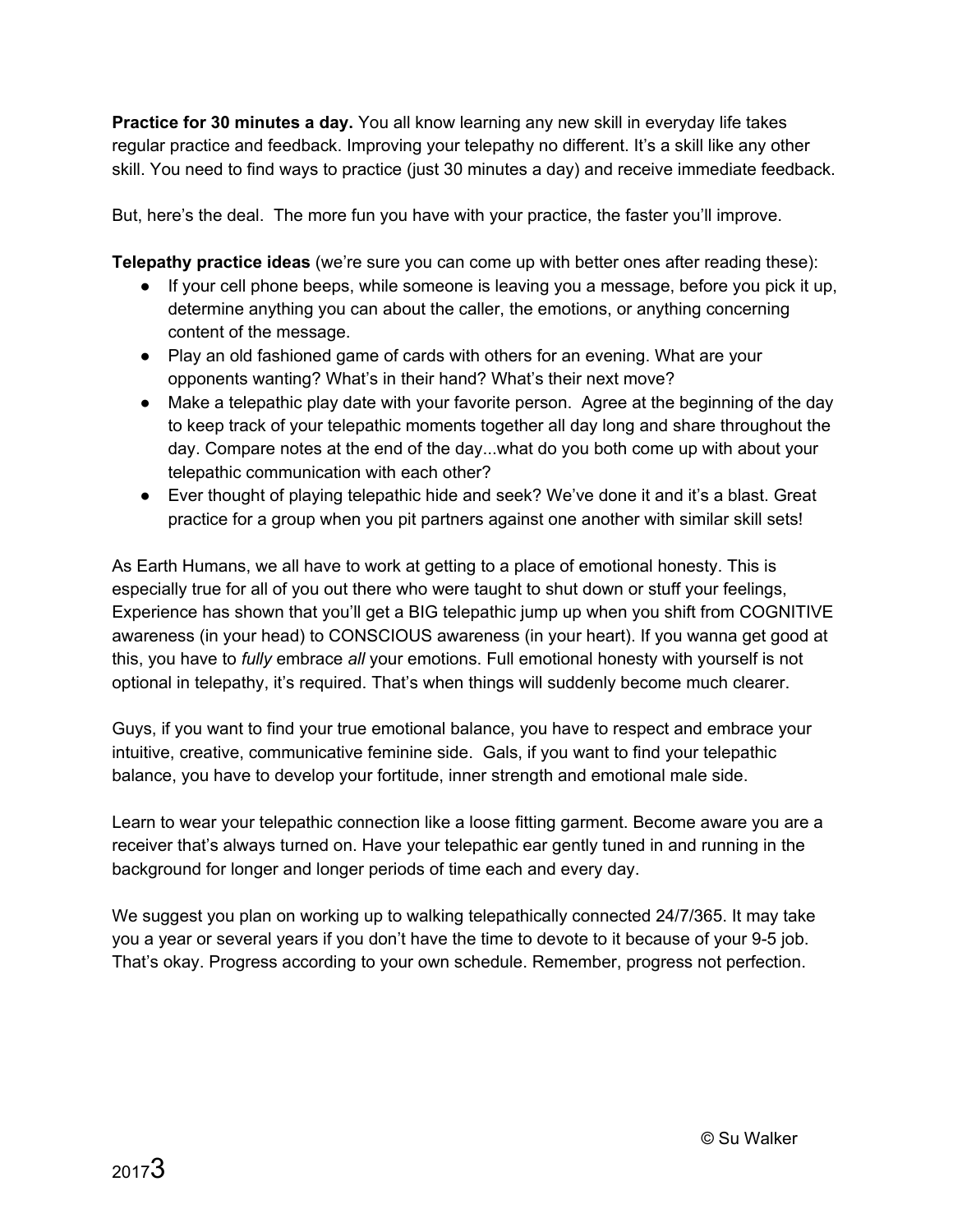# 3) Background and Foreground Thoughts

You already know you can read a book and listen to music at the same time. Your brain can do that multi-tasking. You can also learn to pay attention to your "background" thoughts, the ones that are always running and quietly whispering things to you in the back of your head. Decide to give them more awareness like you do your regular thoughts. Give yourself a greater chance to hear these quieter background thoughts by regularly practicing:

- Take a break from all man-made sounds. Be quiet, just sit, listen and really observe for 30 minutes every day *everything and everyone*.
- Turn off life's noise (however you want to define that) as much as you can everyday
- Purposefully tune in to "Radio Free Universe." It's on and broadcasting on an infinite number of channels 24/7/365. You control the volume control and the station you choose to tune in to.

**Sudden Knowing** - What's sudden knowing? It's the most accurate telepathic multisensory phenomena known out there with an astonishing 98-99% accuracy. Some people call it the bolt from the blue, as if suddenly somebody takes a chunk of telepathic information and unexpectedly plops it right into your brain and you suddenly know something that a moment before you weren't even thinking about. Your personal telepathic peeps are giving you a big heads up. As our one of our teachers would say, "tay appention, there's gunna be a test!" If you receive a dramatic "sudden knowing" don't hesitate to act upon that information.

### 4) Get Away from Electronics and Earth Human Noise!

The 60 Hz running through your four walls is not your brain and body's natural rhythm. Mom Nature normally runs about 7.83 Hz (the Schumann resonance) and so do you. Spending 30 minutes sitting in nature away from man-made noise will begin the process of entraining you again to Mom Nature's frequency and put you into that telepathically receptive natural Earth vibration.

As corny as it sounds, go sit with your butt on the ground and your back to a tree. Leave everything electronic at home or in your vehicle. Then, just listen, breath and gently reach out to connect telepathically with everything around you. Within 30 minutes your body will begin entraining to Mom's wavelength and your receptivity will climb dramatically. The more hours you spend completely connected to nature, the faster your telepathy will develop.

If you go do this with another person, make a pact of NOT talking with each other during this 30 minutes, unless it's completely telepathically...then you're allowed.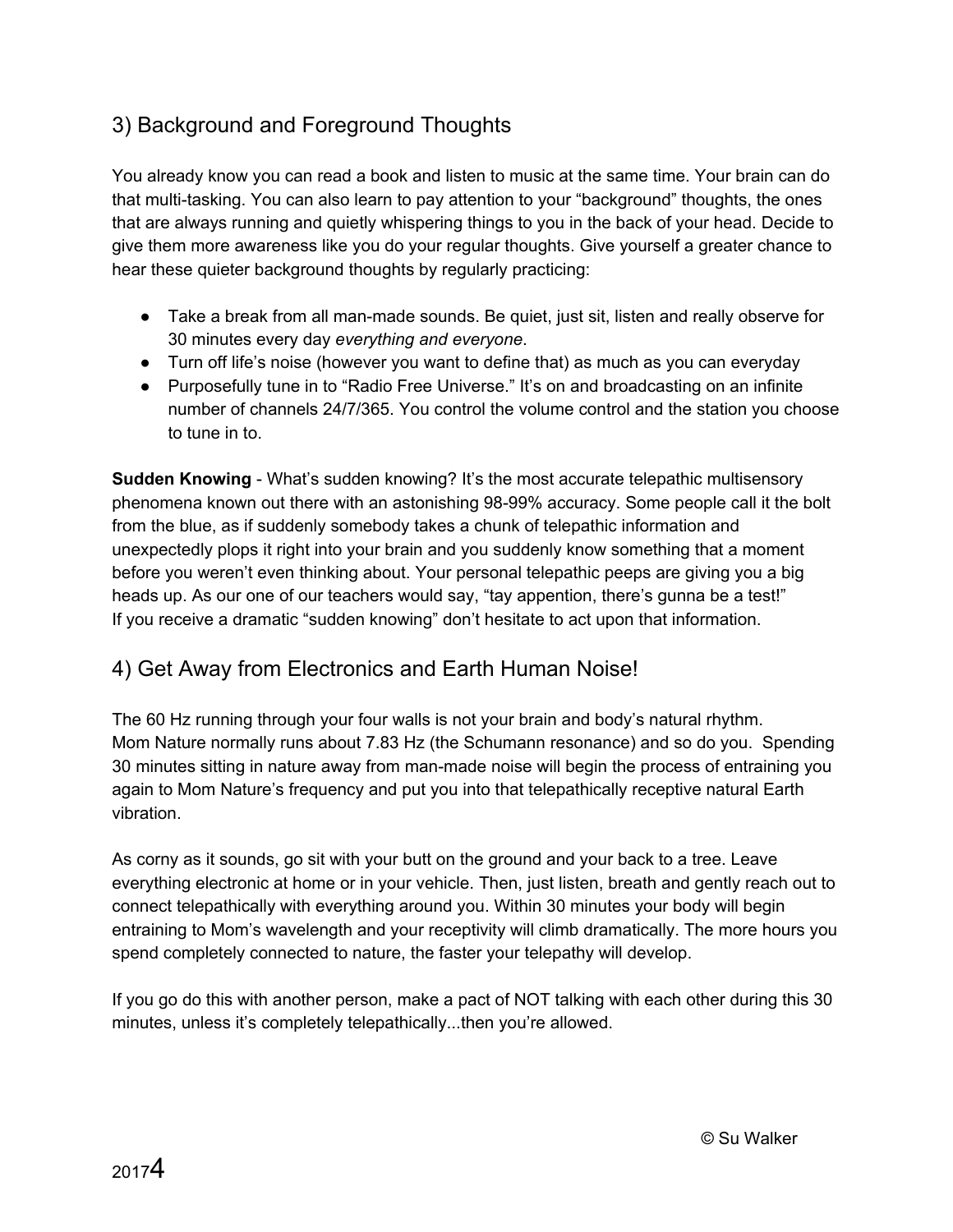## 5) Don't Run On Adrenaline

Of all the Earth Human hormones that negatively affect your telepathic receptivity, high daily adrenaline (fight or flight) levels work against you the hardest. This hormone was meant for extreme emergencies. We suggest you do everything you can to go back to using it this way.

#### **Reducing Adrenaline:**

- Consciously begin moving at a more observant, listening, and thoughtful pace
- Declutter your schedule everywhere you can. Say NO to the unimportant little stuff.
- Adopt the KISS approach to life (keep it simple stupid)
- Completely organize your living & working space. Clutter breeds chaos.
- Raise your endorphins purposefully place more extreme joy and laughter into your life

#### **Sleep**

Deep delta (dreaming REM) sleep is HOW you plug telepathically into the Collective Consciousness every night. Without that, after about 72-100 hours, your physical body and brain can not continue to function properly at all. You need that nightly telepathic connection to maintain your physical, spiritual and emotional well being.

#### 6) Your Brain and Telepathy

Your telepathic brain operates at its best when it has enough oxygen. Full lung breathing, in whatever fashion you like, will send more oxygen throughout your entire body as well as to your brain. To achieve this oxygenation, you can exercise, you can laugh with gusto, you can sing, you can even have great orgasmic sex. When you oxygenate your brain, you also create endorphins and you optimize EVERYTHING that has to do with learning to control your telepathy faster and easier.

As we've said, your brain needs optimal oxygen for telepathy, which means you need iron in your diet to make the hemoglobin to carry the oxygen. Your brain is part of your nervous system. It needs all the B vitamins to stay fully tuned and healthy. If you are vegetarian or vegan, you will have to focus on these things much stronger on a *daily* basis.

**Turn your amygdala on.** The pineal gland has always been thought of as the center of your intuition, but your telepathic connections are linked with your emotions via the amygdala, which is part of the brain's hippocampus. The hippocampus looks like a horseshoe whose open ends face forward. On each of those ends are almond shaped structures called the amygdala that point forward like two little headlights. Thinking about them strongly for several minutes sends them extra blood flow and improves your emotional telepathic connections. We teach students where they are located and to think, "Turn your headlights on!"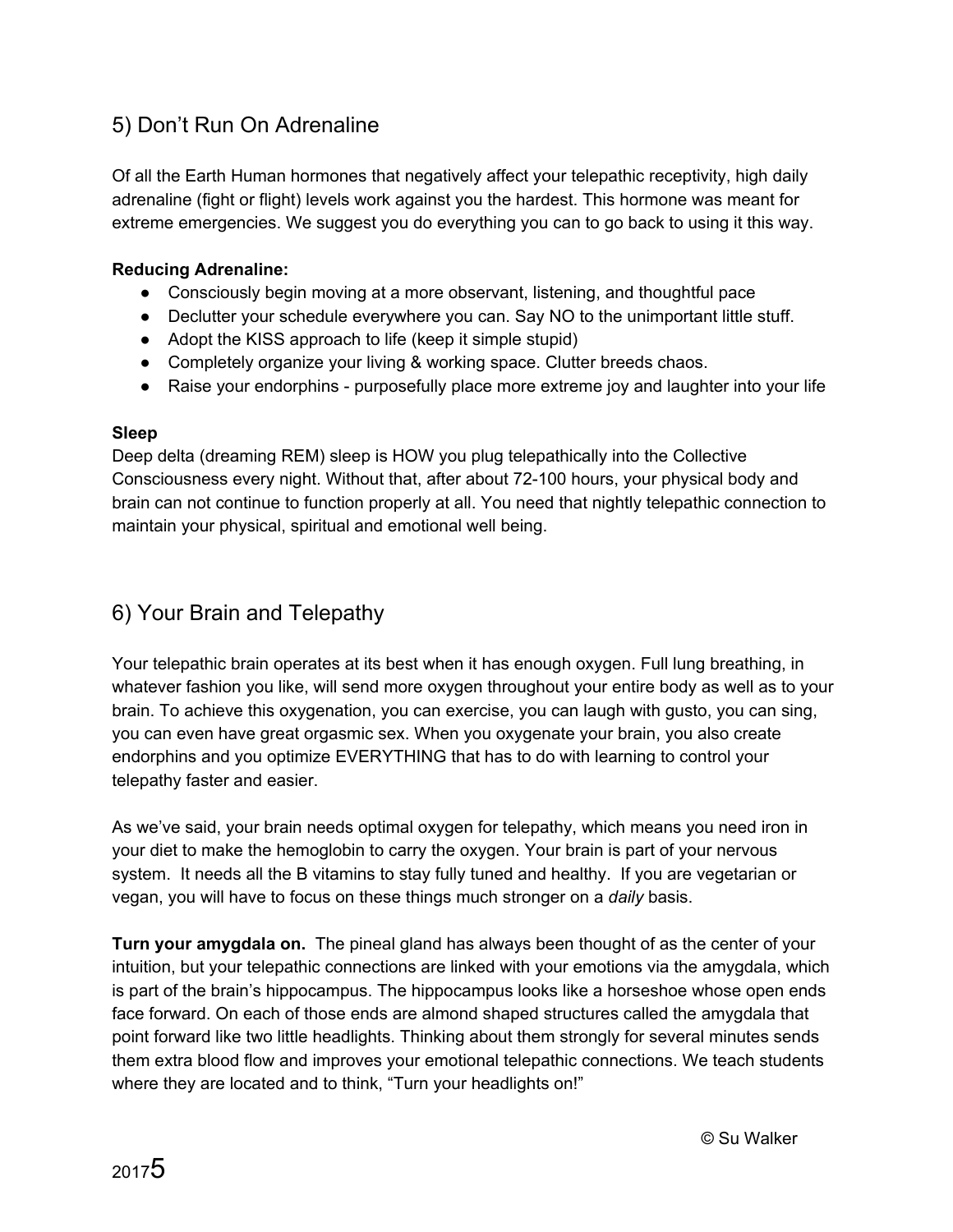# 7) Learning Telepathy 10X Faster - Make it FUN!

Putting fun, laughter, and joy into your telepathic learning changes your brain chemistry in a positive way and speeds up your improvement considerably. Seek those endorphins! Make your learning a hoot! Your progress will improve ten times faster.

Also if wish to you start practicing with a partner, make it an individual you know well. Your telepathic rapport will improve faster than if you begin working with a total stranger.

One of the most effective and inexpensive ways to do this is to grab a deck of cards and choose a game where your opponents are required to study their own hands. See if you can pick up on the images they see, on what they're thinking. Good natured telepathic cheating is encouraged for fast fun learning.

Reward your telepathic successes, but don't give yourself grief if you do not get something right. Let it roll off your back like water off a duck. The negative feedback of being hard on yourself impedes telepathic learning and new neural pathway development. Keep practicing and rewarding the positive.

### 8) Am I Really Hearing a Telepathic Voice or am I Making It Up?

In the beginning, some students report that the voice they hear in their first telepathic interactions sounds like their own "head voice." This is not unusual. It is the main reason we hear students say, "I don't know if I'm doing this right."

Earth Human musicians who want to learn to develop perfect pitch know that they can train their ear to recognize specific notes, whether it's an F sharp or B flat. Learning to tune in telepathically to different individuals is a similar process. Ultimately, you're developing new neural pathways that recognize unique vibrational signatures.

Trust the process, put in the time, it does get easier. With the hours of practice, you'll learn to recognize different telepathic voices much more easily. It usually takes about a month.

How do you know for sure that you are not making it up? Record the words, the concepts, and the images. Are you getting information you had no prior knowledge of? Is the information stream being delivered in a way you do not normally think or feel? Analyzing the contents of the telepathic interaction should tell you whether you are inserting information or whether you are picking up someone other than yourself.

But!!! (And this is a *big* but!) *Do not do that analysis while you are still receiving the input.*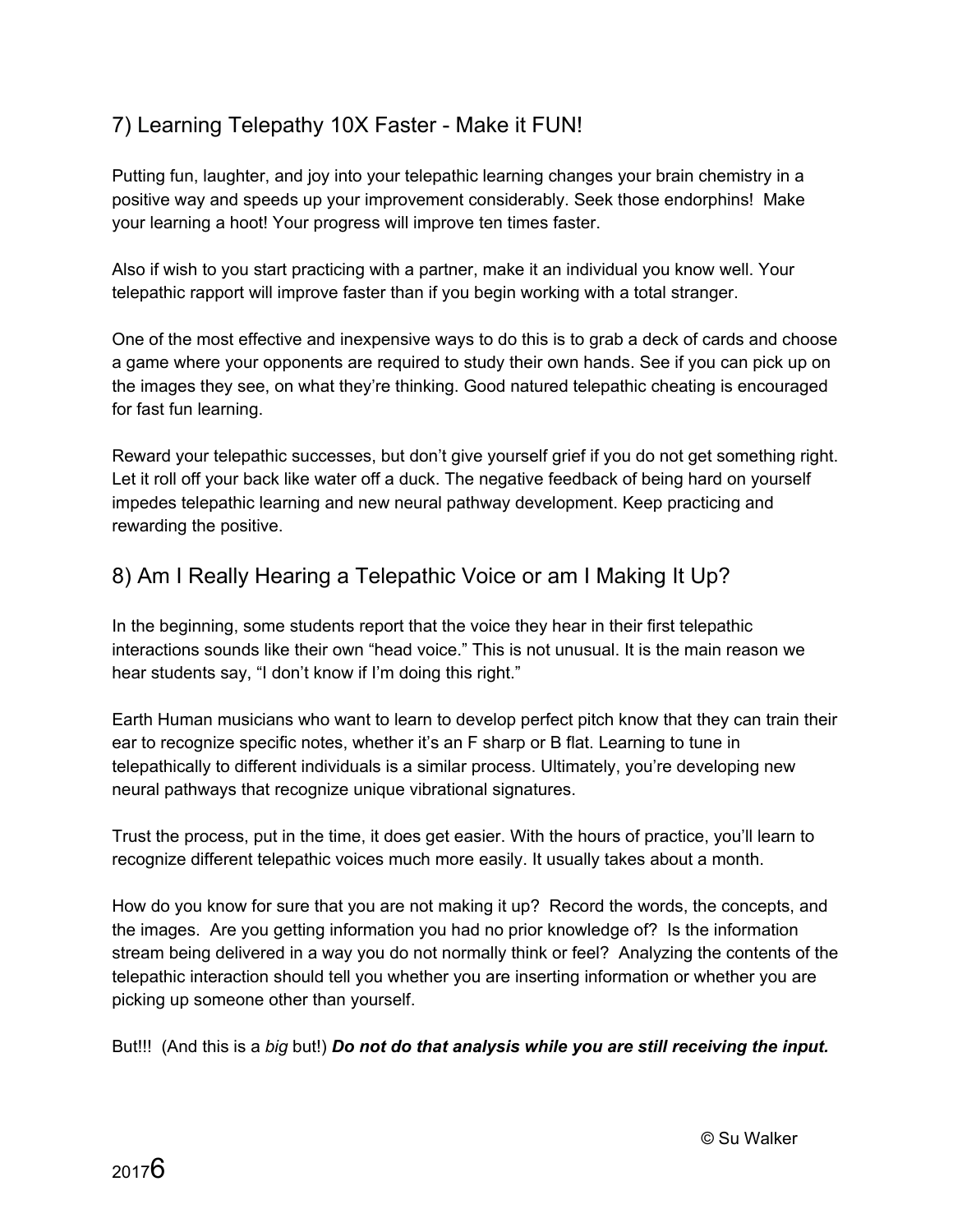Allow the telepathic connection time to finish its course naturally. Be patient, make sure you got it all. Stay in receptive telepathic mode until it's completely finished. When it's DONE, you will have all the time in the world to analyze the heck out of your telepathic experience, but WHILE IT'S HAPPENING DON'T INTERRUPT IT! You'll lose it and won't be able to get it back!

We also recommend you examine your telepathic experiences to look at how your physical body usually responds:

- Where were you getting that voice or those images in your body? Was it inside your skull? In the back, the front? Be specific.
- Did your abdomen (gut) feel different? Butterflies maybe?
- Did you feel any changes in your chest or over your heart area? Did the emotions hit you there? Elsewhere?
- Did you also have a goosebump physical body response?
- Did the hair on your head, arms or the back of your neck react?
- Did you pick up an entirely different physical reaction unique to you?

Knowing how *your* physical body responds will give you a great heads up for next time and for building your trust in yourself.

## 9) If You Ask a Telepathic Question…

If you're sitting in the forest, minding your own business and you telepathically pose an open ended question, you honestly don't know who's going to answer. You don't know if it's a woodben, an ET, a multidimensional being, or the ghost of your great aunt Matilda come to visit. You don't just know. You didn't address your telepathic question to a specific individual so it's fair game for anyone to respond to. If you want to speak with the Sasquatch, you need to *specifically* telepathically address them as a collective group or query a specific individual.

When you are posing a telepathic question to a specific person, each individual gets to decide whether they would like to answer you or not. You can not force them. But, like most everything in life, questions posed politely, with honest, heartfelt intent seem to get noticed and responded to much faster than those which are not. Thinking and acting rightmindedly improves your chances of interaction.

In general, the telepathically connected universe treats you like an adult. It seems to operate under the philosophy that you're ready to receive the answer when you're ready to ask the question, but you gotta ask.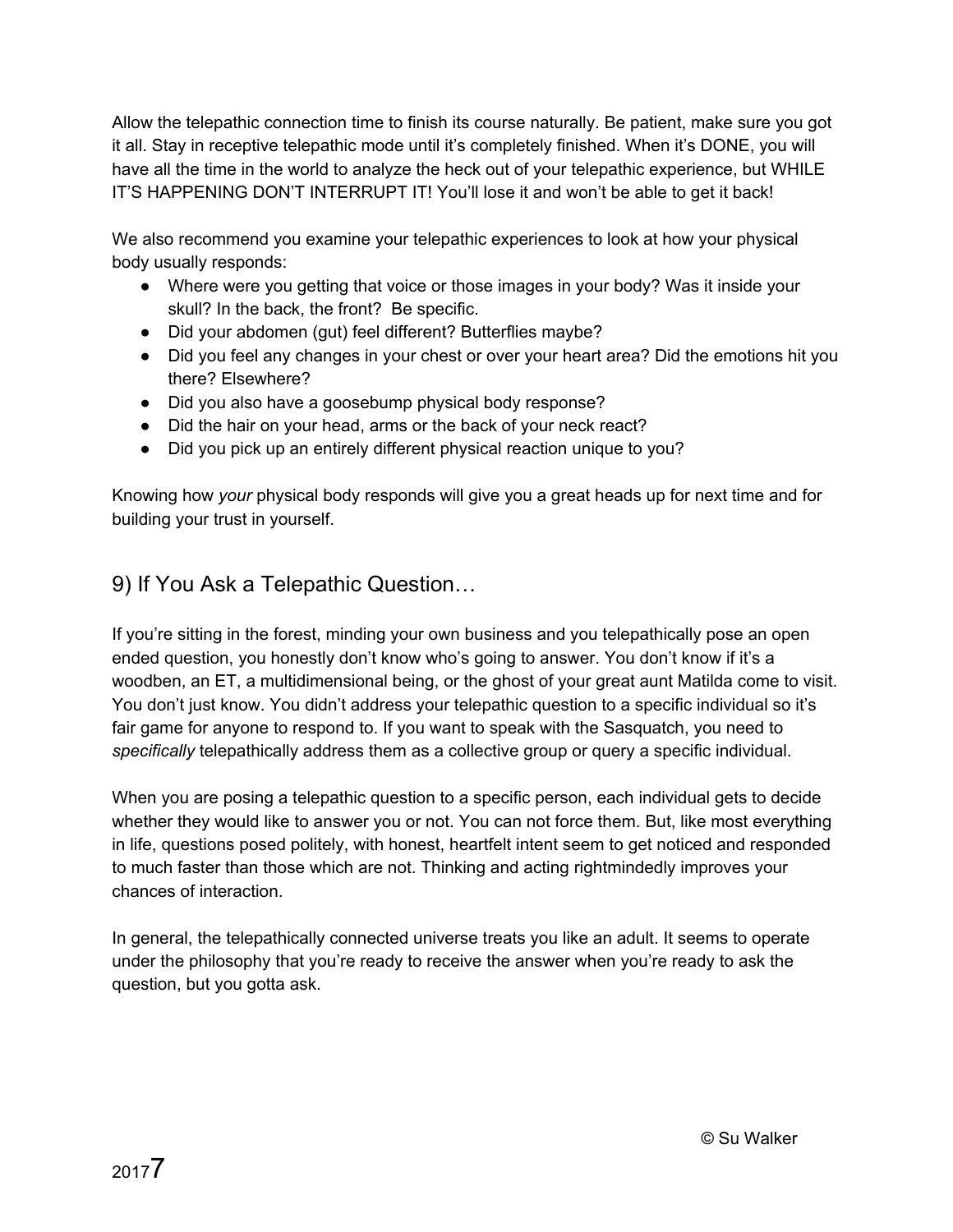# 10) Getting Pinged and Telepathic Protocols

#### **How do you know if you are being telepathically pinged?**

If your ping is coming from a telepathic beginner (another Earth Human) it may be weak and not come as clearly. Over the years we've noticed these weaker Earth Human pings seem to have several things in common:

- Often a sudden background thought of someone springs into your mind behind your foreground thoughts. They come to mind "for no reason." (Guess again.)
- You may experience one of the physical body responses we talked about previously.
- You may find yourself suddenly stopping what you are doing and instinctively wanting to hush the noise around you as if you need to listen again for something you thought you started to hear. You might even instinctively raise your hand as if to shush the world.
- You may recognize that suddenly you feel as if you've just had a friendly greeting and someone or something else feels present...a feeling like, "Did someone just call my name or say hello?" Physically, you might have a "pop your head up" response.
- You may find yourself suddenly turning your entire body or whipping your head around to look and listen in a particular direction. The body reacts first. The telepathic ping may or may not come with a direction and distance sense or other information about the sender.
- You may have a sudden instinct to contact another person out of the blue or you may not be able to get another person out of your mind. This can also involve events instead of specific people and feels like that proverbial "tremor in the force" wave of feelings.

#### **How is an Earth Human ping different from a telepathic nation ping?**

If your first telepathic experience comes from a nation whose *primary* means of communication is telepathy, you will have no doubt whatsoever that someone is talking to you! A *clear* voice/image/video/information stream suddenly will pop inside your head that didn't come from you. There will be no question in your mind. You will KNOW you are being spoken to.

You may in the beginning not know who the sender is. They may not allow you to see them immediately. Your telepathic ping may or may not come with a direction and or distance sense. Not all telepathic individuals will provide their identity or their location until they trust you more.

We were taught and recommend you approach telepathic conversations with folks like Sasquatch or any of the telepathic nations with politeness and respect. If their telepathy is that clear, the likelihood you are dealing with a nation more ancient and more advanced than your own in VERY high. You best be rightminded toward them.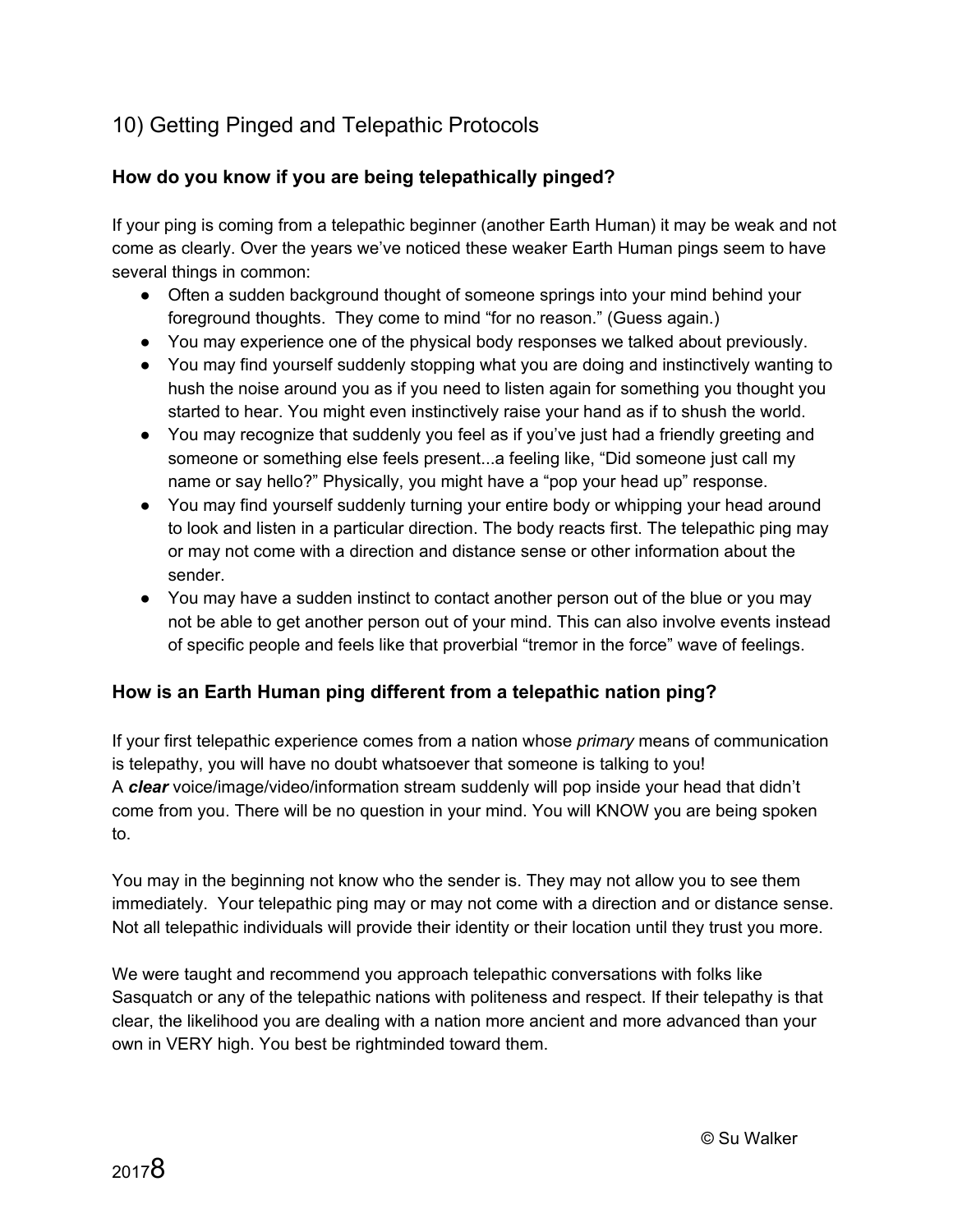In public, telepathic cultures tend to be very polite with societal rules which are strictly adhered to when they work in groups or are task oriented. In private, our ET friends let down their guard and speak to us in relaxed manner just like you might when you hang out with your own friends.

But, like Earth Human cultures, telepathic societies are *all* unique and different. We recommend asking about their rules and learning their cultural norms. In other words, it's good to ask if it's alright to discuss a certain subject and how to talk about it. Learn their customs.

When you first approach a member of a nation who utilizes telepathy as their primary means of communication, *act and think* like you would if you were going to your grandmother's house. When you visit any respected elder, you know you need to be on your best behavior, use your manners, honor them and respect their home and their things. This is part of rightminded behavior. Your actions *will be* telepathically observed and judged.

#### *Remember to be aware of and control your thoughts.* When you're in their space, *YOU WILL BE TELEPATHICALLY PINGED AND PROBED, COUNT ON IT!*

#### Initiating Telepathic Contact with a Telepathic Nation

- 1) Begin all dialogues by first introducing yourself. State what you wish to be called. Keep it simple. They will telepathically glean more about exactly who you are and your background if they really want to know.
- 2) Be extremely respectful in your thought choice, as if your grandmother were listening inside your head. This is not as easy as it sounds and does take practice.
- 3) State your intent respectfully, simply, clearly and honestly in a single sentence. If you attempt skip this step, your chances of contact are greatly reduced. Why *ARE* you here?
- 4) Remember, telepathic nations do not just get in your head to hear your thoughts. It's not your brain they are connecting to as much as your intent and your heart self. *You have to be able to answer for your actions as well as your thoughts.* They want to know why you are thinking the way you are and asking them questions.
- 5) Once a telepathic connection is made, DO NOT STOP IT to do your left brain logical analysis of the conversation while you are in right brain receiving mode. You'll lose the connection and not be able to get it back. Get out of your logical "I have to figure it out now" head and listen with your head heart combination. You'll have time to tweeze it all apart later. Once you're telepathically connected, stay that way until the conversation is done. That's not only polite, but it's crucial if you don't want to interrupt the established contact with your sender(s) and you do want to get all the way to the end of the conversation.
- 6) Even if you introduce yourself and are polite and respectful, there is no guarantee that any telepathic question you put out there will be answered by the individual you expect. They can and sometimes do treat you as if a subject is "nunyabidness" (none of your business.) Pay attention to what they don't answer as well as what they do.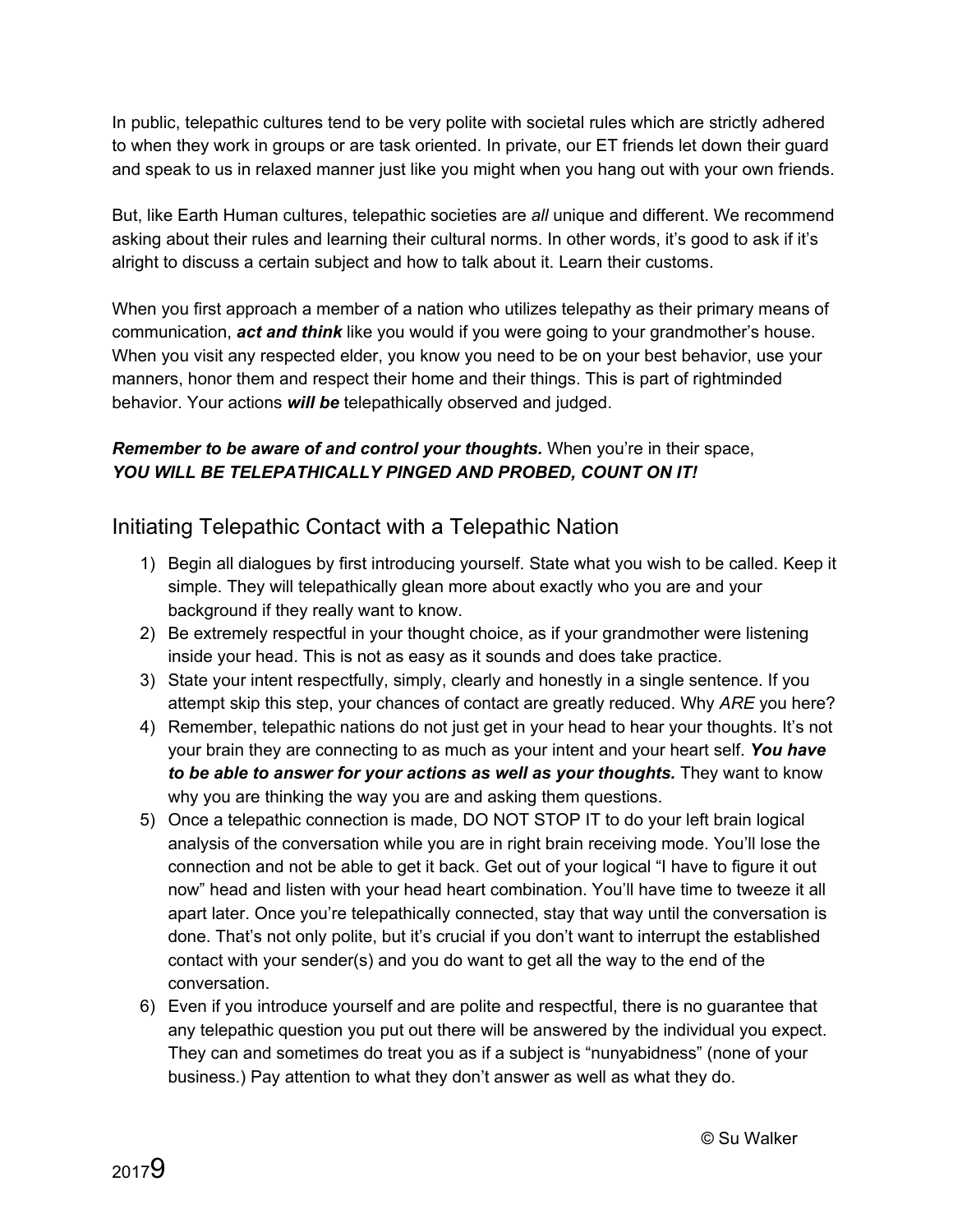7) Once your communication has come to an end, please be sure to thank the individual who spoke/shared with you and bid them a pleasant good bye. If you wish future connections and chats with them, tell them so.

#### Telepathic Protocols - The Basics for Beginners

Stripped down to its basic parts, your first dialogue with a telepathic nation should include:

- 1) A short self introduction
- 2) A one line, honest, clear statement of intent
- 3) An desire to listen and learn & humbleness (teachability)
- 4) A question or some back and forth dialogue
- 5) A polite thank you and goodbye

#### Example:

Hello! My name is \_\_\_ and I traveled here just to talk to you telepathically. ←- Introduce self I am here because I want to get to know you and your people better. ←- clear honest intent Telepathy is new to me, but I would like to learn it properly.  $\leftarrow$ -desire to learn Forgive me if I make a mistake.  $\leftarrow$ -humble May I tell you a little about me and ask you a few questions as well?  $\leftarrow$ -polite query Thank you for sharing with me.  $\leftarrow$ - polite goodbye

After you've worked with an individual several times, this list becomes more relaxed and less formal (at least for the Big Brother Sasquatch and P'nti Nations that we are familiar with.)

### And Finally -- Telepathic Overwhelm

OVERWHELM! - Just expect it. After you've had your first big telepathic encounter and/or you've maintained a connection for a longer time than usual, at some point overwhelm IS going to hit you like a ton of bricks.

When you yourself personally begin to realize the enormity of the telepathic and multidimensional world around you, *and* what you've been missing that you didn't even know existed, *and* what you're plugging into now *and* how big it really is...you *WILL BE* overwhelmed. Grab the box of Kleenex, call your telepathic buddy and talk!

You survived it up to now didn't you? Yes, it's a LOT to connect with and comprehend physically, emotionally and spiritually. We know! Been there, done that, and we still get surprised and delighted with new stuff every day. We wouldn't trade our telepathic connections for anything. But, even now, for us there are still days that are telepathically exhausting. Expect those.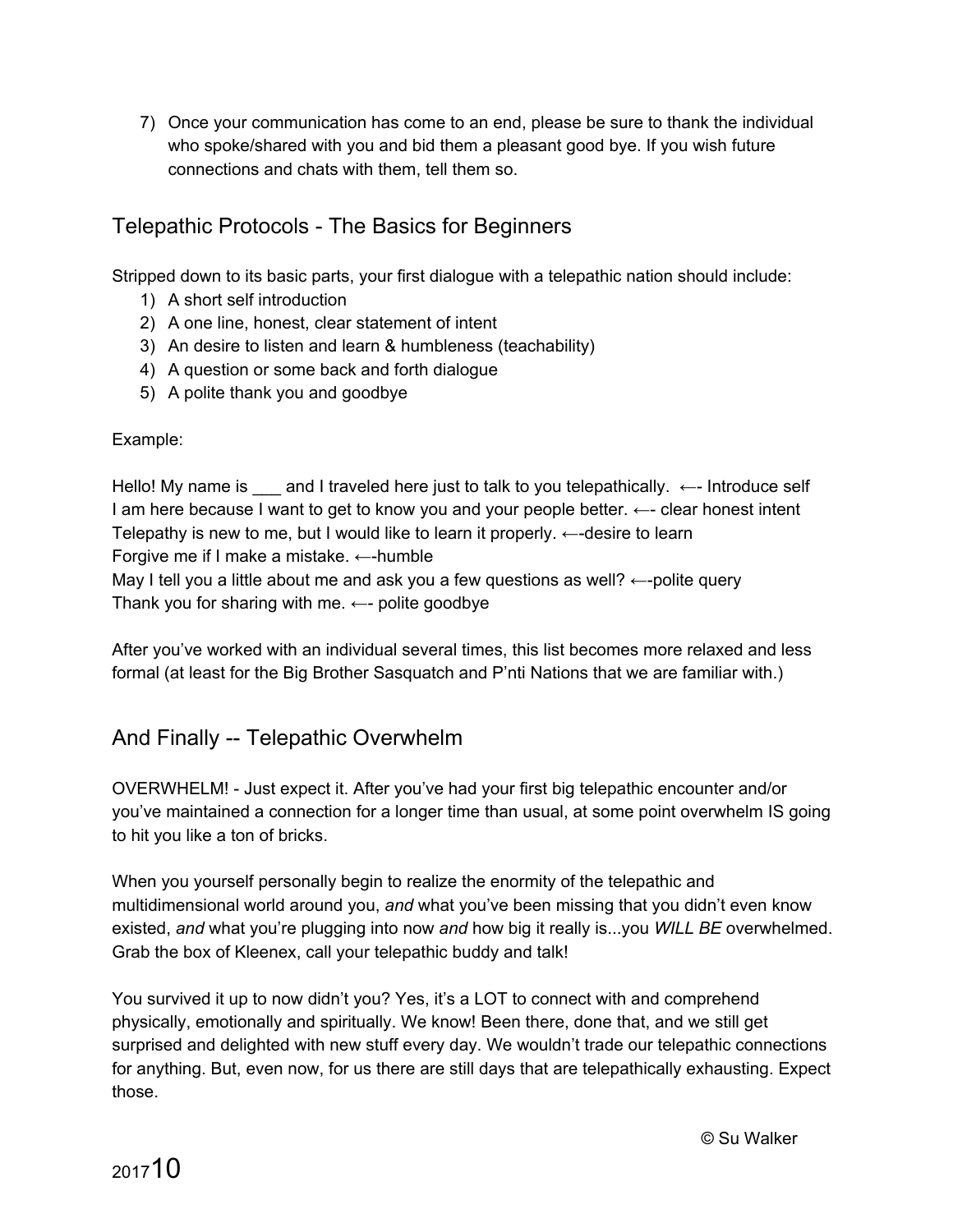You don't have to telepathically take on everything all in at once. This is the journey of a thousand steps and more. For today, stop, breathe, steady yourself and take just this one step. The Universe really won't give you more than you can handle!

**WE WANT YOU TO LET THE EMOTIONS SURFACE.** Don't stuff them. You have to practice emotional honesty and here's your chance. Let it out, get it out, process it and grow. Remember, telepathy runs on an emotional carrier wave. You can't expect to truly emotionally understand another person if you don't understand you first.

Even as the overwhelm hits you, please do not let go of your powers of detailed observation and discernment. Just because it's a lot doesn't mean you ignore your innate ability to know what is true and what is not. Observe everything you can in the moment.

If you need help shaking the emotional after effects, go physically do something productive, normal and boring like the laundry. Honest! Doing a normal, everyday, no brainer kind of physical task helps ground you. We also recommend hot showers or soaking in hot water. Relax physically, emotionally and spiritually in whatever way works best for you.

Remember, you're taking your first baby steps in a completely new landscape where everything and everyone is connected to everywhere and everywhen. It's going to take time to understand this new normal. Breathe, relax, and take it at your own speed. You're not being injured, you're learning this big new thing and sometimes your brain just needs a day or two on tilt and then it starts operating more normally again.

One of my teachers gave me a wonderful description of this whole crazy process. She told me, "Keep absorbing and learning as long as you can until your brain feels a little like jello, then go to bed and know that during sleep, it will start to set up and by the time you wake up you'll feel mostly back to normal, but with something more."

Know too that you won't be able to talk about this topic with just anyone. Our experience is that building a support network is critical. At the very minimum, seek a telepathic buddy to talk with about your odd experiences as well as your honest emotions. Call each other regularly and develop a trust. Don't try to process this telepathic journey all by yourself, it will slow you down.

Your decision to improve your telepathy can quickly become a much bigger thing in your life than you ever knew it would. Having another person who will understand when you call them up and say, "I had this weird thing happen...you got a second to talk?" will help keep you in greater balance. Trust us, you have no idea yet where this may take you and we strongly suggest you go find your people.

Without trying to make this sound overly dramatic, we know after 60+ years of doing this, your decision to work on your telepathy every day it will change you more than anything else you've ever chosen to learn, ever.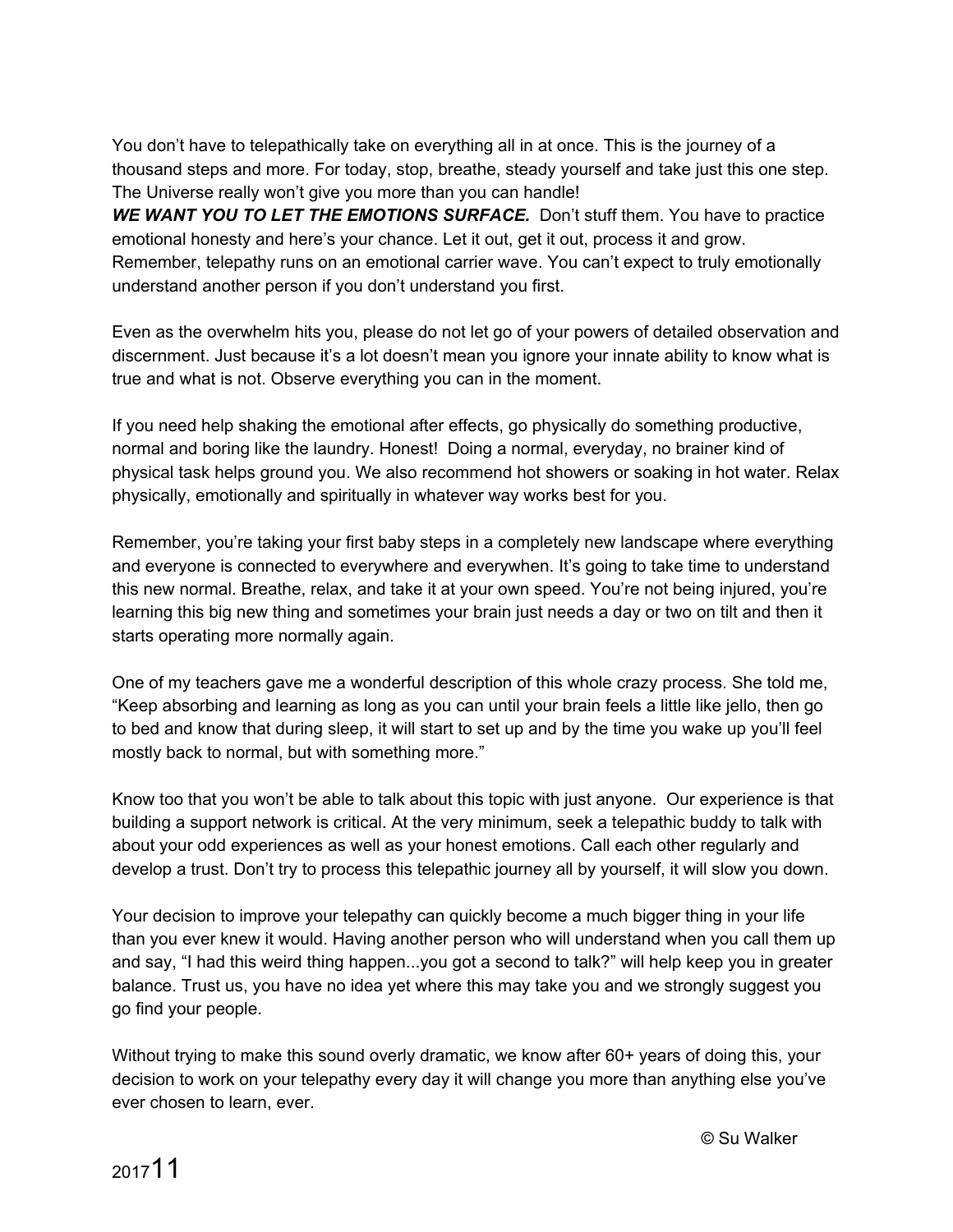Practice walking gently with a foot in each world and telepathically wearing your day like a loose garment. (Rev. White Otter) Our P'nti friend Tlkm taught us their greeting of parting company and goodbye and we will teach it to you. "Wear your day with ease."

# Telepathy 101: SUMMARY

Want to improve your telepathy? Here's what we know works:

- 1) Make improving your telepathic skills a high priority. Build on what's worked for you in the past regarding all your different multisensory perceptions. Begin immediately to keep a journal of telepathic experiences, dreams and unusual happenings.
- 2) Working with your natural alpha rhythms will provide you with even more daily opportunities to practice proactive receptivity. Practice your telepathy every day for a minimum of 30 minutes. Work up to walking 24/7/365 consciously connected.
- 3) Listen to your "random background thoughts" and treat them as important as working with your foreground thoughts. Slow down & observe more often and in much greater detail. Trust your sudden knowing and don't be afraid to act on it. Practice patience.
- 4) Get away from EVERYTHING electronic for 30-60 minutes every day. Seek Mom Nature's natural frequency. Learn to entrain to it quickly and connect deeply.
- 5) Don't run on adrenaline, it reduces receptivity. Get your deep "plugging into the collective consciousness" sleep.
- 6) Oxygenate your brain! Slow, deep, full lung breathing helps provide your brain with more oxygen and better reception. Pay greater attention to your peripheral vision. Using it builds stronger neural pathways! To build those new pathways you'll need to eat your balanced proteins, get your iron and all your B vitamins in every day. Stimulate your brain's amygdala by thinking, "turn your headlights on."
- 7) Thankfulness, happiness, joyfulness, playfulness will all change your brain chemistry enough to increase your learning speed by 10X. Reward your successes and don't chide yourself if you aren't able to do something. Go play, have fun, learn and repeat!
- 8) For beginners, telepathic voices can go from sounding like your own inner voice to being utterly unique. Patience! Give it a month of daily practice. Don't stop to examine a telepathic experience in progress until it's finished. Learn to listen to and trust your body's physical reactions.
- 9) Approaching telepathic nations rightmindedly improves your chances of positive interaction. Address a specific person or group if you wish to dialogue with them only.
- 10) Telepathic protocol: 1)be polite 2)introduce yourself 3)be honest with your intent and your words 4)don't forget thank you and a polite goodbye. Know and understand you will be telepathically scanned as soon as your presence is recognized.

Expect overwhelm, find your telepathic people, be sure to ground and practice emotional honesty. Learning to trust your telepathy and walk connected 24/7/365 *will* change your life.